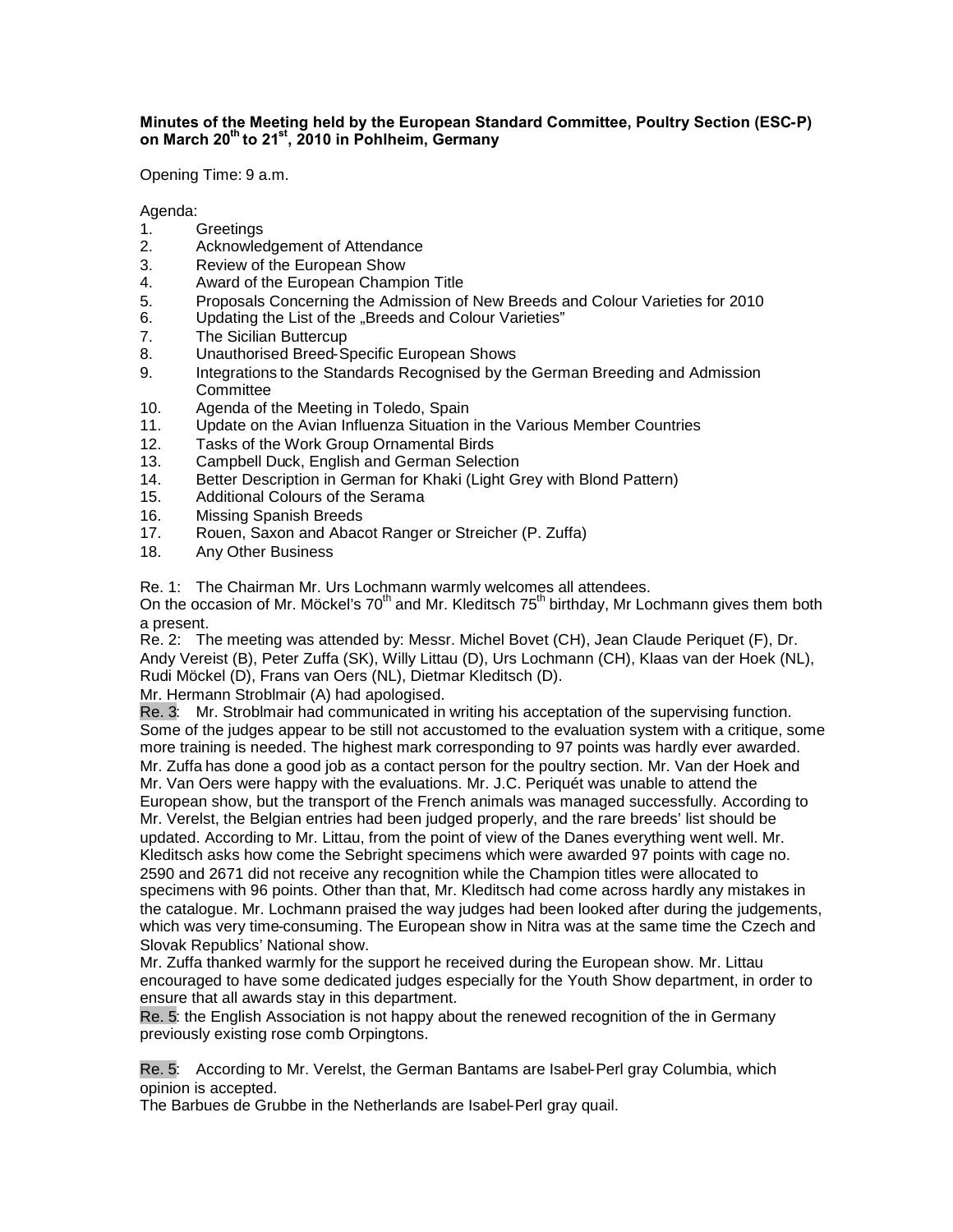The weight of the Bantam Mechelner was fixed at 1.7 kg for the cock and 1.4 kg for the hen. The countries of origin are Germany and Belgium.

In France there are only Call Ducks, no Dwarf Ducks.

The Perl-gray silver laced Brahma bantams which had so far not been recognised in Switzerland because of too much similarity to the Isabel-laced colour, were recognised in France, as well as the 17 standard colours in the Serama.

The Naked-Neck submitted for recognition by Hungary are not a national breed. Some characteristics of the Hungarian chickens must be better defined (colour of shanks, head type). Mr. Verelst will prepare a standard for the Zipo breed, while Mr Moeckel shall take care of the Hungarian poultry. Both projects will be submitted to the Hungarian federation. The Netherlands object to the cuckoo Barneveld Bantam after these were submitted for inspection by Germany. Re. 6: Mr. Bovet shall take care of the list of the "European Breeds and Colour Varieties", while Mr Zuercher will remain the EE's webmaster. Hungary is to submit a complete list of the existing breeds.

Re. 7: Images/Photographs of the Black red Sicilian Buttercup are needed, since all existing material concerns the colours brown to red partridge, which is a standard colour fixed in Italy in the course of decennia. Mr. Lochmann shall inform the fanciers community about the standardisation. Re. 8: According to Dr. Luethgen, uniformity in regulations should be reached for all Sections. In the poultry section of the EE the deadline for submission is December  $31<sup>st</sup>$  of the previous year. Mr. R. Möckel will inform Mr. W. Kaiser and the show manager of the Colougne federal show of the Rhine region, Mr. G. Ziegler, about the prohibition to use the definition of European Show without approval by the EE's Poultry Section. An approved European show for Appenzeller Spitzhauben shall take place in Wapenveld, the Netherlands, on  $19<sup>th</sup>$  and  $20<sup>th</sup>$  November 2010.

Re. 9: The Czech Federation is not happy with the name Bohemian Goose, but this goose breed was included with such name in the German poultry standard since 1943. Except for some minor changes, the texts proposed by the German Standard Committee were accepted.

Re. 10: Hungarian breeds, weight and spurs in the Dorking and Spanish breeds must be set on the agenda.

Re. 11: In Belgium, France, the Netherlands, Slovakia and the Czech Republic there are currently no problems. Denmark does not allow showing poultry and water fowls in the same hall. Germany is currently quiet but the housing of livestock is still compulsory in some areas. After the Youth E-Show in Nitra, there were cases of infectious laryngotracheitis (ILT) in Switzerland, as well as in many poultry strains in Denmark. Marek disease will become a big problem.

Re. 12: Within the Birds section, work must be done concerning the assistance to ornamental pigeons and quails. New suggestions for the housing and assembling of cages at shows should be proposed.

Re. 13: The proposal to consider the German selection of Campbell ducks as a separate breed is accepted. The colour is defined as brown-dark partridge. Meeting ended on 7 p.m., to start again at 8.45 on  $21<sup>st</sup>$  March

Re. 14: After the inspection of the provided animals, Mr. Van Oers will work on a standard's first draft and shall submit this to Mr. Moeckel.

Re. 15: There are already seventeen official colour varieties in the Serama standard, and seven more will be discussed in Luxembourg. Belgium reckons on a large number of new members and will therefore recognise the entire set of colour varieties.

Re. 16: Spain is to provide standards for the breeds which have not been included in the organised standard for Europe.

Re. 17: Mr. Kleditsch answers Mr. Zuffa's questions, submitted with the aid of dia-slides, concerning the evaluation of Rouen, Saxon and Abacot Ranger ducks.

Re. 18: Mr. Lochmann reports about the situation of the poultry breeds in the various countries; he had acquired information concerning Switzerland by means of a survey among breeders. Mr.

Moeckel is also encouraging the member countries to send on their information about the status of the breeding. There is more work needed on the adjustment of the colour varieties descriptions in use in the various countries in order to achieve more uniformity.

Mr. Littau suggests that some educational material is prepared in order to achive more uniformity among the countries in the training of judges.